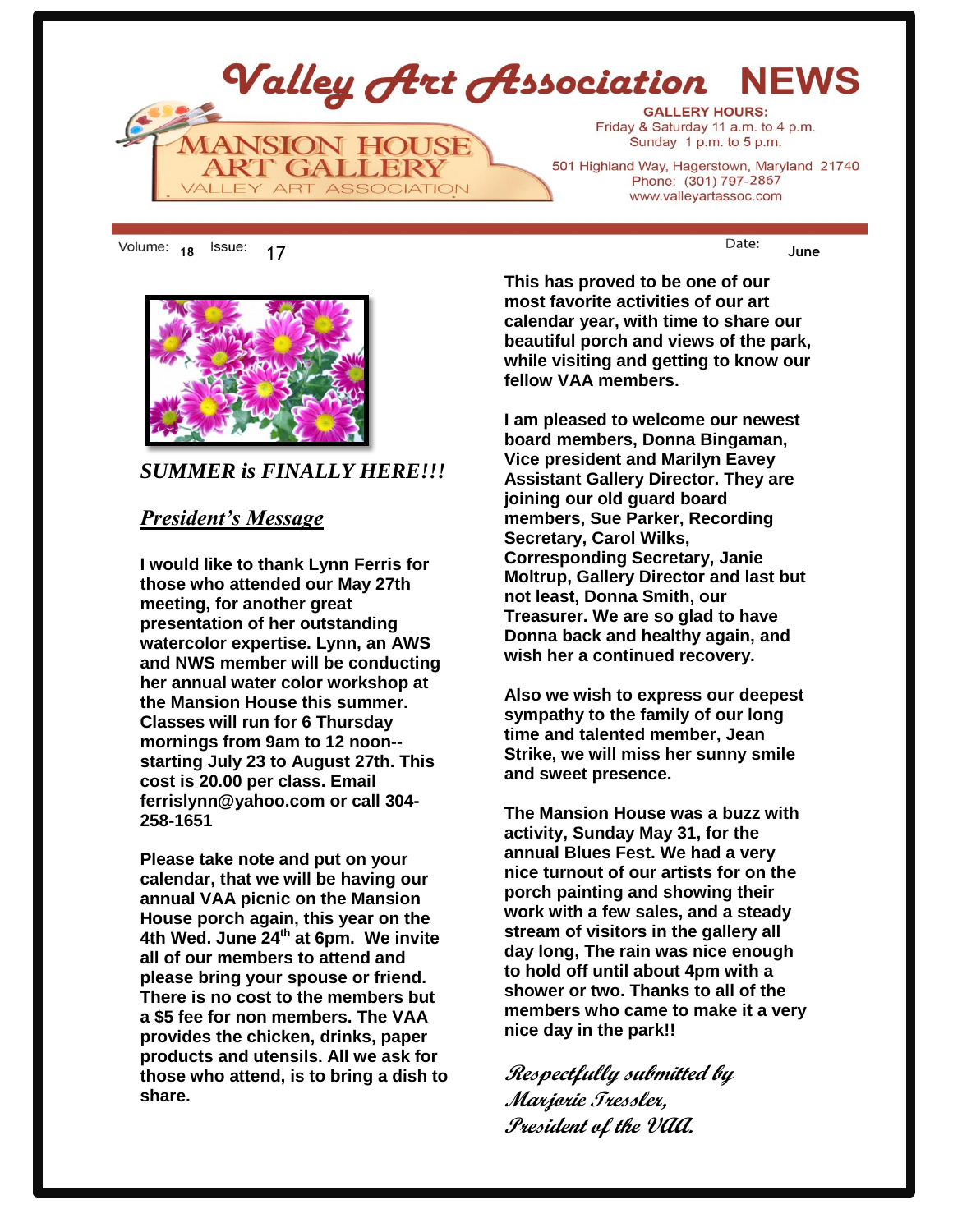#### **2016 Dues**

**Annual 2016 Membership Dues of \$25 are now due. Make checks payable to: Valley Art Association and mail to: Mansion House Gallery 501 Highland Way Hagerstown, MD 21740 Attention: Donna Smith, Treasurer**

#### **Mansion House Feature:**

**Mansion House is a "2015 Blue Star Museum" for Veterans and their families from Memorial Day to Labor Day. A Sign will be placed in front of guest book encouraging all Veteran's families to place a star report numbers of Veteran' families at end of Labor Day who attended our Mansion House Art Center for 2015. We have been a "Blue Star Museum' for 3 years now.**

#### **To All Current Artists with Walls at The Mansion House**

**Wednesday, June 25 at 9:00 am will be the date and time for the Wall Change. Please be at the Mansion House on time to participate if you currently have a wall. Gallery members must be present (or make coverage arrangements) to pay dues, wall space charges and move paintings.**

#### *Note from Janie Moltrup:*

*We have a medium wall space opening in the Gallery. People interested in the space could contact any board member for more information.*

**The date for cleaning the Mansion House is July 2nd at 9:30am. All gallery members are asked to participate.**

#### **North Gallery News**

**(See Opening and Closing Dates Under North Gallery Shows) June -- All Member and Miniature Show**

#### **Planned August/September 2015 North Gallery Show:"The Art, Culture, and History of Hagerstown"**

**The City of Hagerstown is scheduled to inaugurate its new "Art Walk" from the downtown Arts and Entertainment District to City Park. The Fall Festival will also be reinstituted the same month.** 

**In conjunction with these big events, VAA is planning a show in the North Gallery that will illuminate the art, culture**  **and history of Hagerstown. We propose to show art, historical artifacts, and any items that will depict interesting aspects of Hagerstown over the years. Each painting, artifact, or other item should have an associated narrative. Please let Sue Parker susanparker@frontier.com, or another board member know if you are interested in submitting a piece of art or other item for the show. We need to compile a list of the things for the show by spring and begin assembling the narratives.** 

#### **Important Note:**

*You do not need to complete a painting on the theme for this show. However, you certainly may do that. For this show, paintings and other art work submitted can be your own, or someone else's (with proper attribution, of course.)*

**We hope the result will be an interesting variety of art, history and culture with stories that will intrigue viewers. If members know people who are not current VAA members who would like to participate in this show, please let us know about them. Items can be for sale, or not, according to the exhibitor's wishes.** 

**In October we will be having the Hospice Show.**

**In November, Carol Miller will be having a show entitled, "Mixed Bag".**

**The Winter All Member show "My Favorite Things", will take place December, 2015 to January 2016.**

#### **2016 Shows**

**February's show will be Art in the Heart, and members will be asked to create heart themed work.**

**In March, 2016, there will be an All Member Show: My Heritage reflecting our personal heritage. Janie Moltrup has a series of old glass slides from her family that she can convert to images for display.**

**April 2016 "All Member Show, " Springtime on My Mind "**

**May 2016 Tamara Hoffman Solo Show**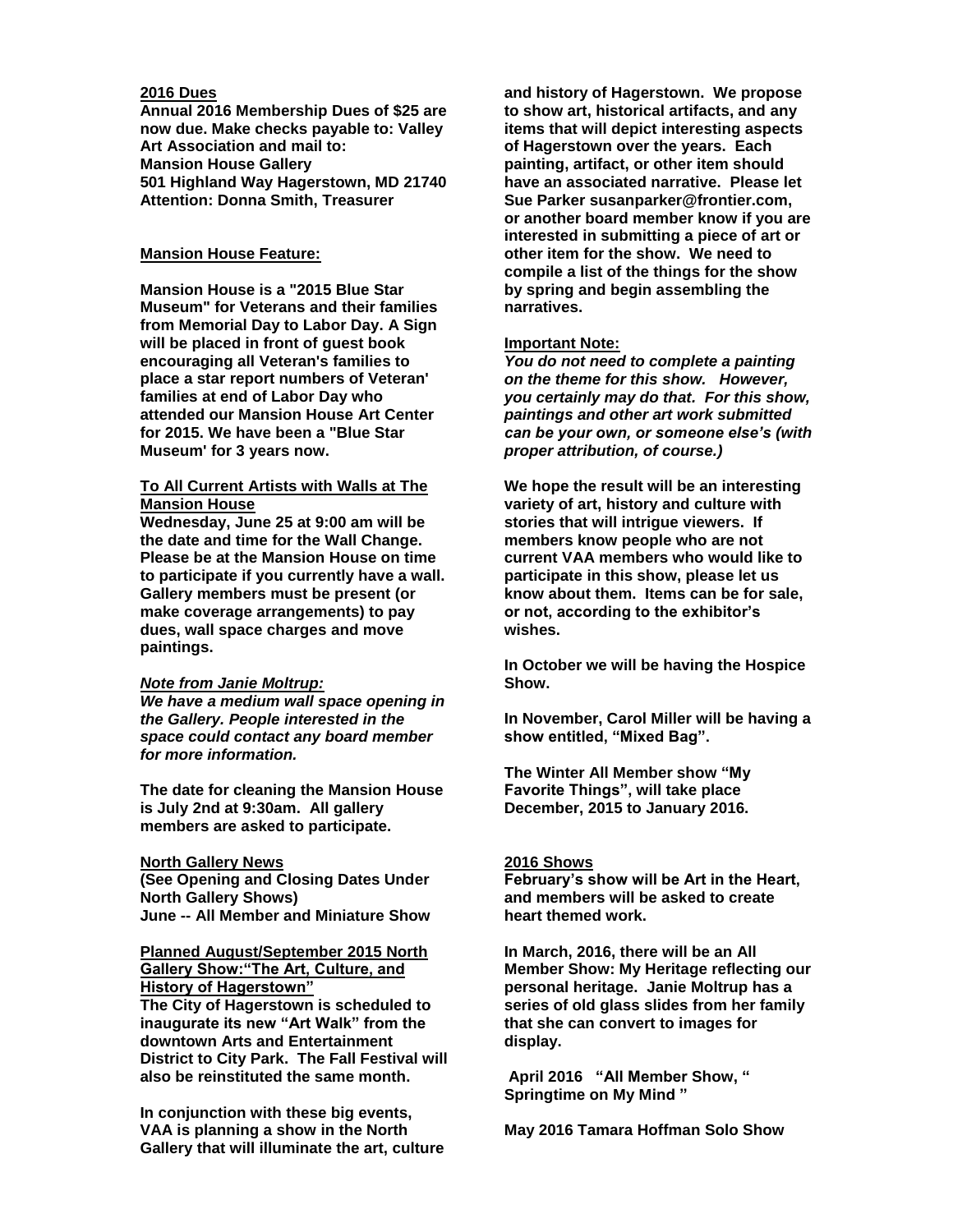**Starting in June 2016, there will be an All Member and Miniature Show in conjunction with the Blues Fest. Start painting!**

**June 24, 2016 is the Annual VAA Picnic on the Porch.** 

**We still have openings for solo shows: July 29-August 28, 2016. September 2-September 25. November 4-November 27. There is a sign up sheet at the Mansion desk or you can contact Janie Moltrup if you are interested.**

**In October, The Potomac River Artists' Guild (PRAG) will be having their show.**

**In December there will be an All Member Show.**

#### **Inspiration Tuesdays**

**Dates: Continuous Day: Tuesday Time: 10am-2pm Location: Mansion House Tuition: Free. Marjorie Tressler is facilitating a weekly painting session in oil, acrylic, watercolor or mixed media for intermediate and advanced painters each Tuesday. These sessions are free and open to all members of the VAA. The artists share ideas, experiences, knowledge and use of materials. There are some critiques, but most of all, inspiration. The artists supply their own materials, still life set-ups and resource photographs, etc. The only requirement is that the artist needs to be selfmotivated and able to work independently. For more information or to sign up, please contact Marjorie at 717-762-6791 or** 

#### **marjorietressler@comcast.net. Wednesday Art Group**

**The Wednesday Art Group invites you to join us. We meet every Wednesday from 10am to 2pm. Bring your lunch and paints, any medium. For more information call Audrey Mentzer at 301- 739-8112 or Ruth Peyton at 304-274-3465.**

#### **Wednesday Night Art Class**

**Beginning January 7, the dates are as follows: Continuous Day: Wednesday 6:30-9pm Location: Mansion House Tuition: \$65 per 6 week session. Marjorie Tressler is teaching a class in both oil and acrylic every Wednesday night except the fourth Wednesday of each month. These classes are for all painting** 

**levels. Each student gets individual attention and is encouraged to work on any subject they are interested in and wish to paint. This class is very unique where students are taught in a very friendly, relaxed atmosphere with fun conversations, where everyone is enjoying the experience of creating a beautiful painting. The only requirement is for students to provide their own materials and come to have fun!! For more information please contact Marjorie at 717-762-6791 or** 

**[marjorietressler@comcast.net.](mailto:marjorietressler@comcast.net)**

**Exhibit at Renfrew's Wagon Shed Once again Dade Royer has invited us to exhibit at Renfrew's Wagon Shed and in the Museum. The dates are April 18th thru the end of June. The 18th is opening day at Renfrew Museum. Please let Marjorie Tressler know if you are interested in exhibiting your works there again. Either email or phone 717-749- 3831. There will be no commission on sales, but if you sell anything it would be appropriate to donate some amount to Renfrew in gratitude. The theme will be FARM ART and it could be anywhere not just Renfrew. Any subject that could be found in a farm setting. Delivery is scheduled for Thursday April 16th. One or two entries (paintings, drawings, or photographs) As soon as Marjorie hears from you all (yes or no interest) she'll be back in touch to learn titles, size, medium, price. Do let her know as soon as you can. The email address is: [marjorietressler@comcast.net](mailto:dbec100@egmbarqmail.com)**

#### **Hospice Call to Artists**

**In commemoration of its 35th anniversary, Hospice of Washington County, Inc. is issuing a call to visual artists for a work that it will use in publicity and promotional materials in the coming year. Interested artists are encouraged to submit up to two (2) entries. The theme for the artwork is "Transformation." Submissions for this call are limited to two dimensional work, including painting, collage, works on paper and mixed media images. No photography, unless such images are included in a mixed media piece. The maximum dimension on any side is 36 inches. Entries should be submitted digitally by September 1, 2015. Up to 30**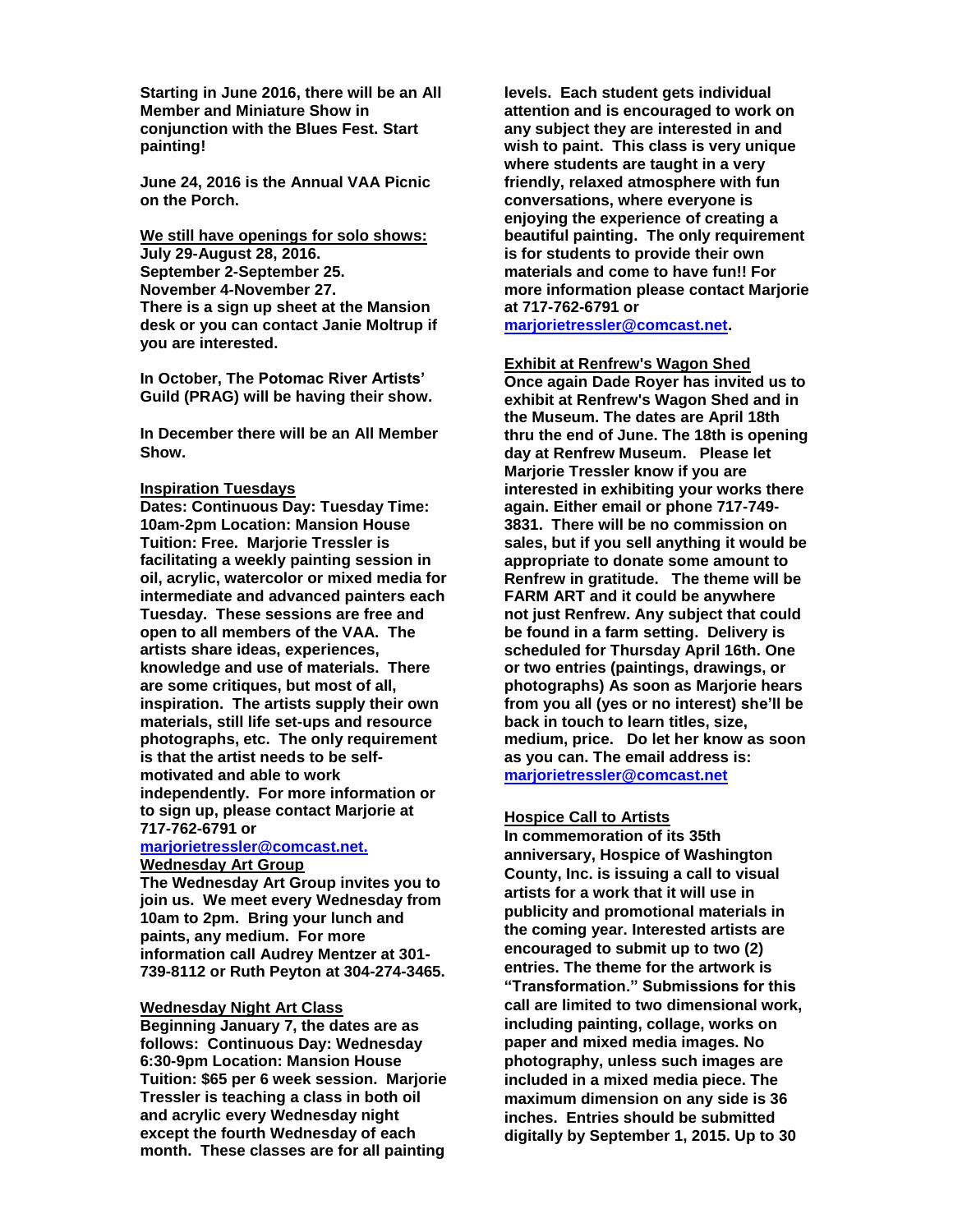**submissions will be exhibited at the Valley Art Association's Mansion House Gallery between September 25th and October 18th. Ten finalists will be chosen and exhibited at the Anniversary event. From these, one work will be selected for purchase for \$350, and announced at Hospice's 35th Anniversary Reception at Fountain Head Country Club on October 18, 2015.** 

**For details about the call, visit the Washington County Arts Council's web site:** 

**<http://www.washingtoncountyarts.com/calls>**

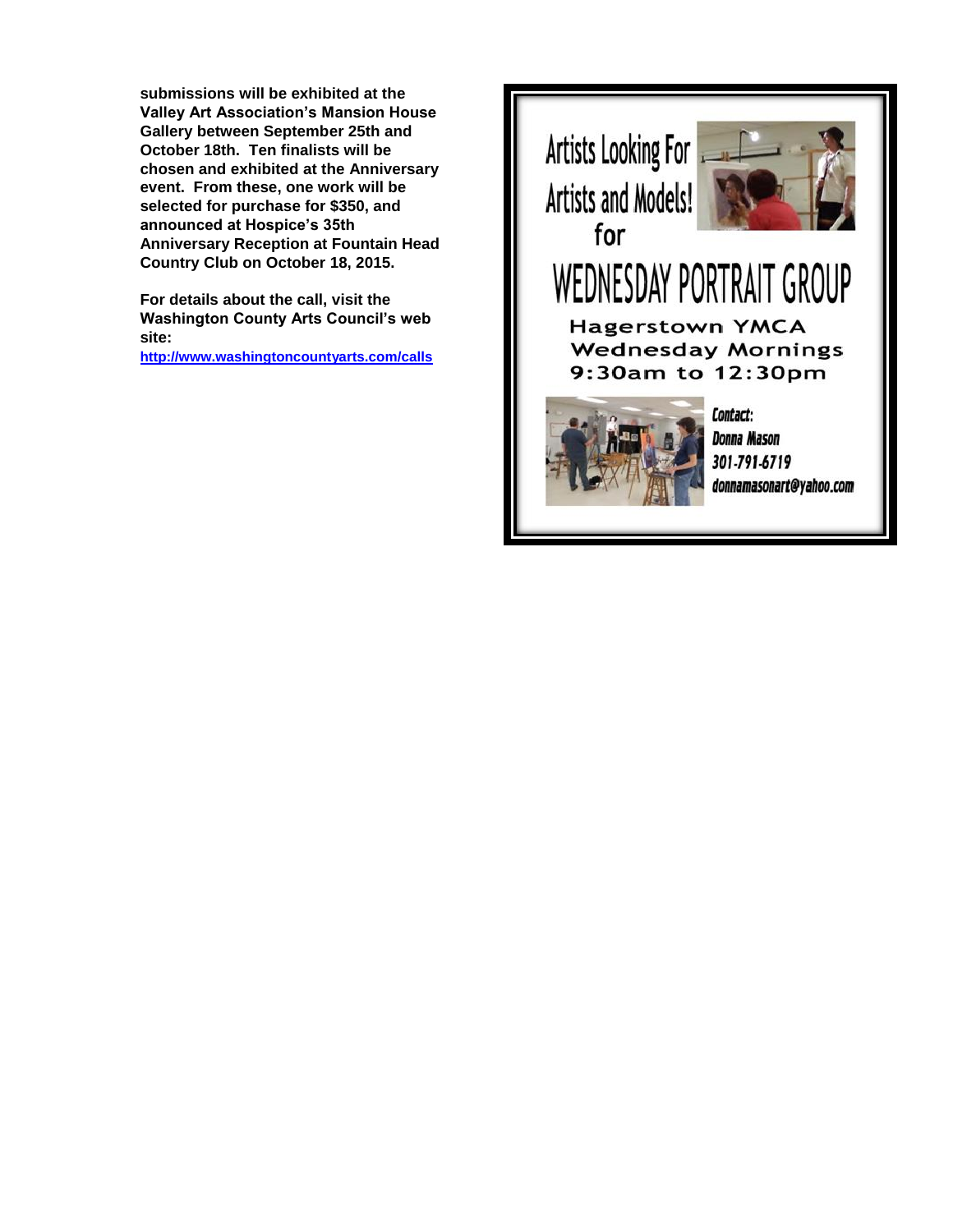## **2015 Meritus Art In The Hallways Schedule**

**JUNE Pauline Adams JULY Sue Bell AUGUST Marilyn Tracey SEPTEMBER Sue Parker OCTOBER Elizabet Stacey-Hurley NOVEMBER Eileen Pollock DECEMBER Bob Wantz** 

### **2015 Chambersburg Art In The Hallways Schedule**

| <b>JUNE</b>      | <b>Ruth Peyton</b>         |
|------------------|----------------------------|
| <b>JULY</b>      | <b>Tom Neveil</b>          |
| <b>AUGUST</b>    | <b>Evie Cook</b>           |
| <b>SEPTEMBER</b> | Virginia Hair              |
| <b>OCTOBER</b>   | <b>Lee Mattern</b>         |
| <b>NOVEMBER</b>  | <b>Bette Rae Gallenger</b> |
| <b>DECEMBER</b>  | <b>Cindy Smith</b>         |

**2015 Waynesboro Hospital Schedule** 

| <b>Doretta Wisler</b>   | <b>June 29th</b>       |
|-------------------------|------------------------|
| Denny Bingaman          | July 27th              |
| Donna Bingaman          | <b>Aug. 31st</b>       |
| <b>Laura Shindle</b>    | Sept. 28 <sup>th</sup> |
| <b>Betty Koontz</b>     | Oct. 26th              |
| <b>Anita Snively</b>    | Nov. 30th              |
| <b>Chris/Joan Fries</b> | Dec. 28th              |

# **Mansion House Sitters Schedule**

In the future, due to changes in the above, the newsletter will no longer post the schedule.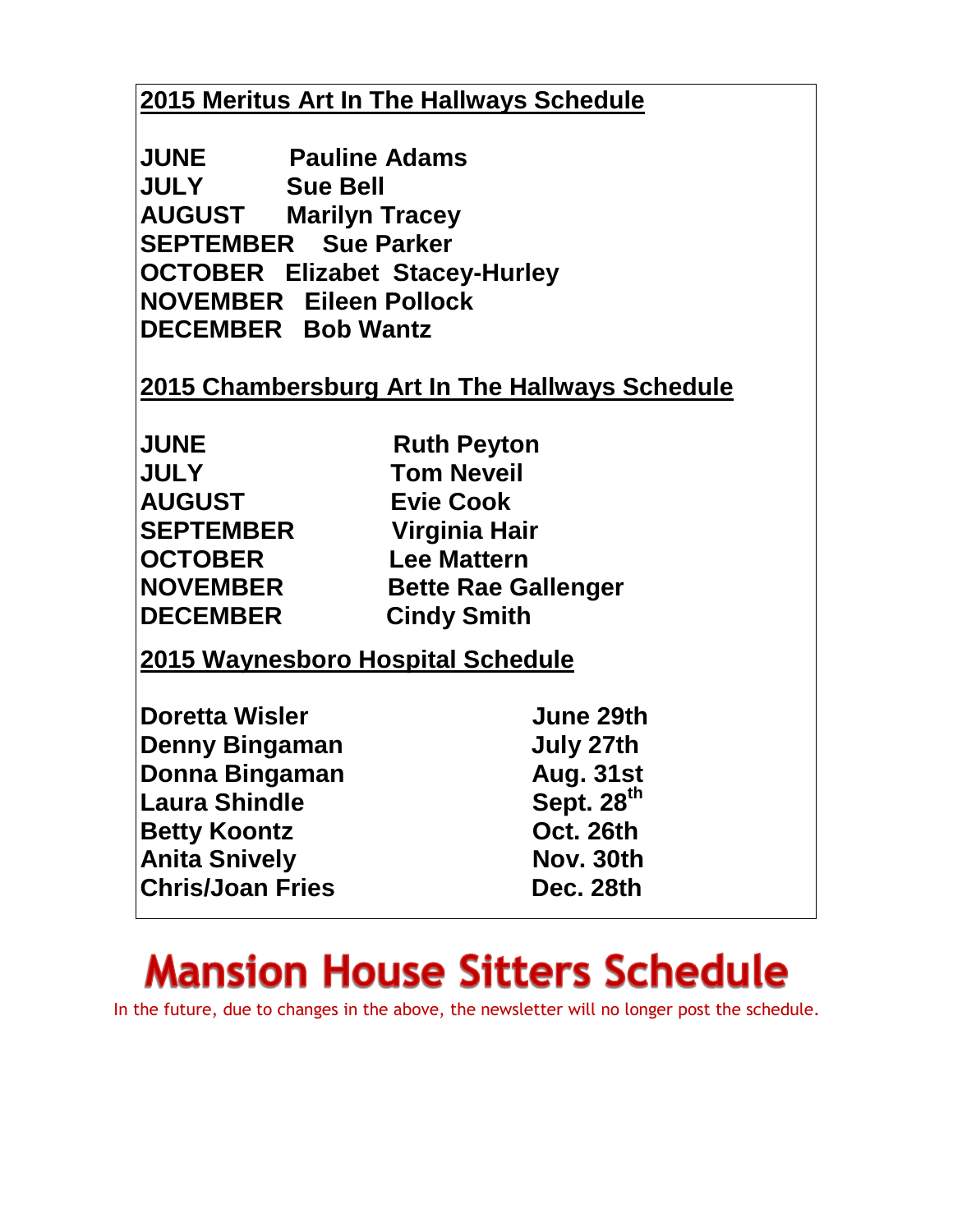#### **"North Gallery Shows for 2015 and 2016" 2015 Shows**

**June/July 2015 -- All Member and Miniature Show (Bluesfest): Opening June 4—Closing July 26. (Drop off June 2 and Pick up July 27)**

**August/September 2015 --All Member Art and Artifacts Show: "The Art, Culture and History of Hagerstown Fall Festival"--Opening July 31—Closing September 20. (Drop off July 27 and Pick up September 21)**

**September/October 2015 – Hospice 35th Anniversary Finalists Show—September 25—Closing October 17. (Drop off September 24 and Pick up October 17)**

**October/November 2015 -- Carol Miller Solo Show, "A Mixed Bag"—Opening October 23—Closing November 29. (Drop Off October 19 and Pick up November 30)**

#### **2016 Shows**

**December 2015/January 2016 – All Member Show, "My Favorite Things"—Opening December 4, 2015 Closing January 31 2016 (Drop off December 1 and Pick up February 1)**

**February 2016 -- "All Member Show" Art in the Heart (All Member Show)—Opening February 5, 2016— Closing February 28 2016. (Drop off February 2 and Pick up February 29)**

**March 2016-- All Member Show, "My Heritage" Images reflecting our person heritage (All Member Show) Opening March 4—Closing March 27. (Drop off March 1 and Pick up March 28)**

**April 2016 All Member Show, "Springtime On My Mind" Opening April 1 Closing May 1 (Drop Off March 29 and Pick Up May 2)**

**May 2016--Tamara Hoffman Solo Show—Opening May 6—Closing May 22 (Drop Off May 3 and Pick Up May 23)**

**June & July 2016-- "Blues Fest and Miniature Show" Opening- May 27—Closing July 24 (Drop Off May 24 and Pick up July 25)**

**August 2016 is Open—Opening July 29,--Closing August 28. (Drop Off July 26 and Pick Up August 29)**

**September is Open—Opening September 2—Closing September 25. (Drop Off August 30 and Pick up September 26)**

**October 2016--Potomac River Artists' Guild (PRAG) Show—Opening September 30—Closing October 30. (Drop off September 27 and Pick Up October 31)**

**November 2016 is Open-Opening November 4—Closing November 27 (Drop off November 1 and Pick up November 28)**

**December 2016 Winter All Member Show—Opening December 2—Closing January 29, 2017. (Drop Off November 29 and Pick up January 30)**